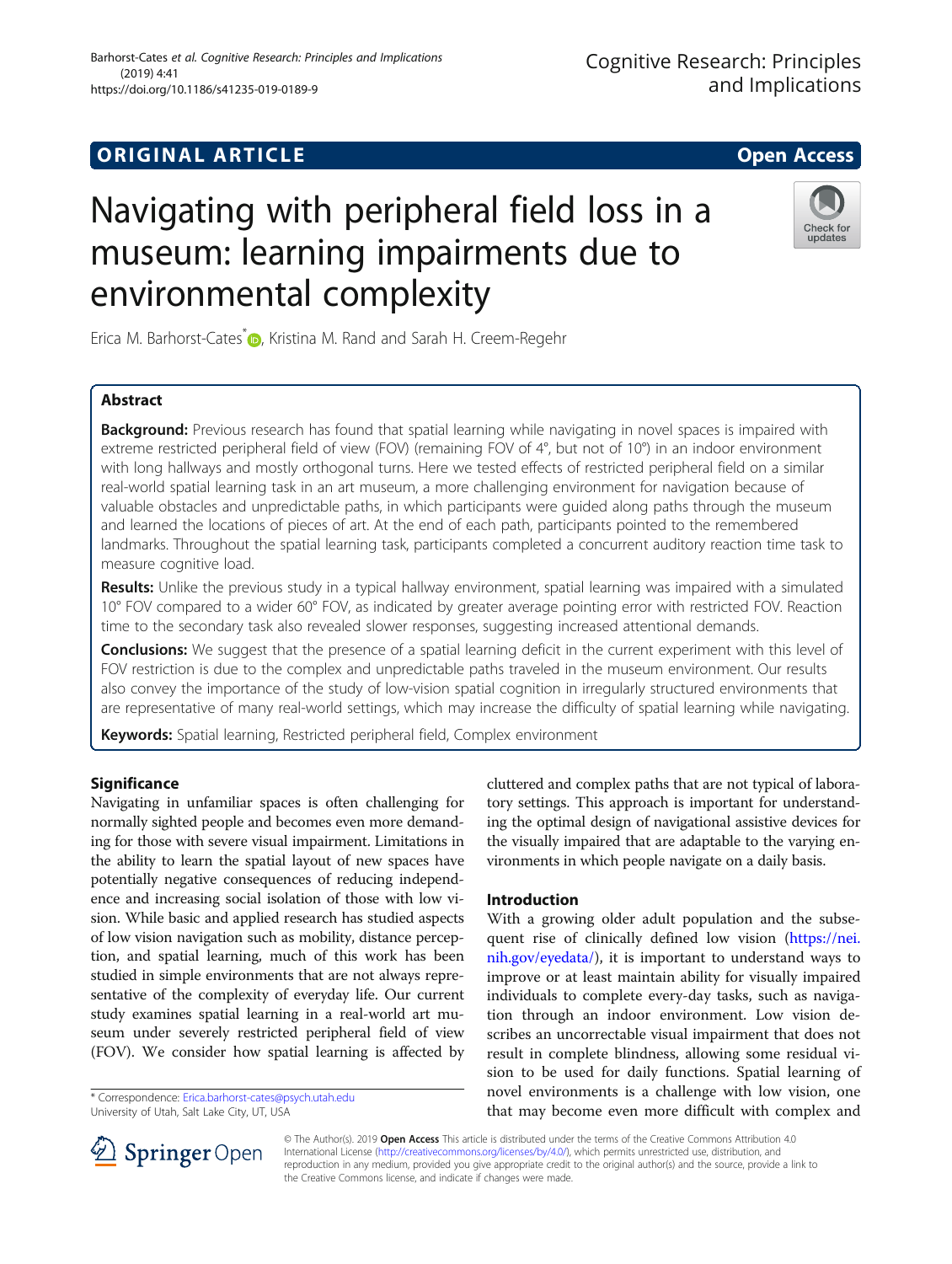less predictable environments. Prior work from our laboratory has shown that spatial learning during navigation is impaired with both simulated severely degraded acuity and contrast sensitivity (Rand, Creem-Regehr, & Thompson, [2015\)](#page-9-0) and severely restricted peripheral FOV (Barhorst-Cates, Rand, & Creem-Regehr, [2016\)](#page-9-0) in a real-world environment, and has attributed the deficit in learning partially to the attentional demands of monitoring to ensure safe mobility (Barhorst-Cates et al., [2016;](#page-9-0) Rand et al., [2015](#page-9-0)). Much of the prior work on low-vision spatial perception and navigation has used large, highly structured indoor hallways (Barhorst-Cates et al., [2016;](#page-9-0) Barhorst-Cates, Rand, & Creem-Regehr, [2017](#page-9-0); Rand et al., [2015](#page-9-0)) or single-room environments (Fortenbaugh, Hicks, Hao, & Turano, [2007](#page-9-0); Fortenbaugh, Hicks, & Turano, [2008;](#page-9-0) Legge, Gage, Baek, & Bochsler, [2016;](#page-9-0) Legge, Granquist, Baek, & Gage, [2016](#page-9-0); Yamamoto & Philbeck, [2013](#page-9-0)). However, everyday navigation often occurs outside the context of straightforward hallways or rooms and it is unknown how low vision affects spatial learning in more irregular spatial contexts. Our goal was to test the influence of restricted peripheral field on spatial learning in more complex environments, specifically with regards to the greater complexity of navigation paths. We predicted greater decrements in spatial learning than have been seen previously in the relatively simple topological structure and sparsely populated environments more typical of laboratory settings.

Peripheral field loss increases the challenges of navigation in complex indoor spaces because of its impact on both visual search for landmarks and the integration of component visual features of the environment into a spatial structure (Fortenbaugh et al., [2008\)](#page-9-0). Viewers are unable to view the entire scene at once and must incorporate multiple eye or head movements to gather information from both central and peripheral sources (Yamamoto & Philbeck, [2013\)](#page-9-0). Barhorst-Cates et al. ([2016](#page-9-0)) showed that these challenges of navigation with peripheral field loss make the task of spatial learning more cognitively demanding at severe levels of restriction (when remaining FOV is 10°). However, participants were shown to learn the locations of novel targets at the same level of accuracy as with normal vision until faced with extreme (4° FOV) restrictions. It is possible that spatial learning while navigating with severe 10° FOV restriction was facilitated by predictable environments in this previous experiment. That is, the participants in Barhorst-Cates et al. [\(2016\)](#page-9-0) performed a real-world indoor spatial learning task in a highly structured building with paths down long narrow hallways with a few 90° turns, and were likely able to use multiple sources of information to aid with memory that are not available in environments with more complex and cluttered layouts.

In normal viewing contexts, several studies support the claim that spatial knowledge is facilitated by environmental

regularity, defined as straightness of a path and orthogonality of turns on a route. People in the USA perform better on multi-turn navigation tasks that contain orthogonal rather than oblique turns (Sadalla & Montello, [1989\)](#page-9-0) and even tend to remember oblique turns as orthogonal in map drawing tasks (Byrne, [1979;](#page-9-0) Lynch, [1960;](#page-9-0) Moar & Bower, [1983](#page-9-0); Tversky, [1981](#page-9-0)) and turn reproduction tasks (Sadalla & Montello, [1989\)](#page-9-0). People also have more accurate knowledge of the environment when tested for their accuracy in pointing to landmarks in familiar places at orthogonal rather than oblique turns in a city (Montello, [1991\)](#page-9-0). Additionally, people prefer shorter, direct routes with few turns (Dalton, [2003](#page-9-0); Golledge, [1995](#page-9-0)) and perform better on navigation tasks that require fewer turns (He, McNamara, Bodenheimer, & Klippel, [2019\)](#page-9-0). For example, in a virtual navigation task, participants were more accurate on a pointing task in environments that were simple with fewer turns compared to environments that were more complex (i.e., misaligned with the viewpoint of the observer) with more necessary turns (He et al., [2018\)](#page-9-0). The authors argue that accuracy decreases with greater numbers of turns because of accumulated error during path integration, the updating of current self-location in an environment (Kelly, McNamara, Bodenheimer, Carr, & Rieser, [2008;](#page-9-0) Rieser & Rider, [1991](#page-9-0)). This path integration error can be reduced when the environment has sufficiently complex, stable, and informative visual information, which could encourage a shift from body-based reliance to visual, or "landmark" reliance (Zhao & Warren, [2015a,](#page-9-0) [2015b](#page-9-0)). Taken together, in normal viewing conditions people seem to prefer and perform best on navigation tasks through structured, predictable environments with few orthogonal turns, during which they can rely on both visual and body-based information.

Little is known, however, about how spatial learning while navigating with viewing impairment is influenced by the complexity or predictability of paths taken through a novel environment. In addition to our prior work examining peripheral field loss in structured environmental navigation contexts (Barhorst-Cates et al., [2016](#page-9-0)), there has been some work examining the effect of peripheral field loss on spatial learning in open indoor environments (Legge, Gage, et al., [2016](#page-9-0); Yamamoto & Philbeck, [2013\)](#page-9-0). In a study by Legge, Gage, et al. ([2016](#page-9-0)), participants with various types of simulated low vision, including restricted FOV of 8°, completed judgments of room size and a spatial updating task in which they had to return to a home starting position after traveling a path within an environment. Room size judgments were impaired in the narrow FOV condition compared to normal vision, but spatial updating was not impaired with FOV restriction in either walking or wheelchair conditions. As such, a wide FOV does not seem necessary to complete simple spatial updating tasks, but it does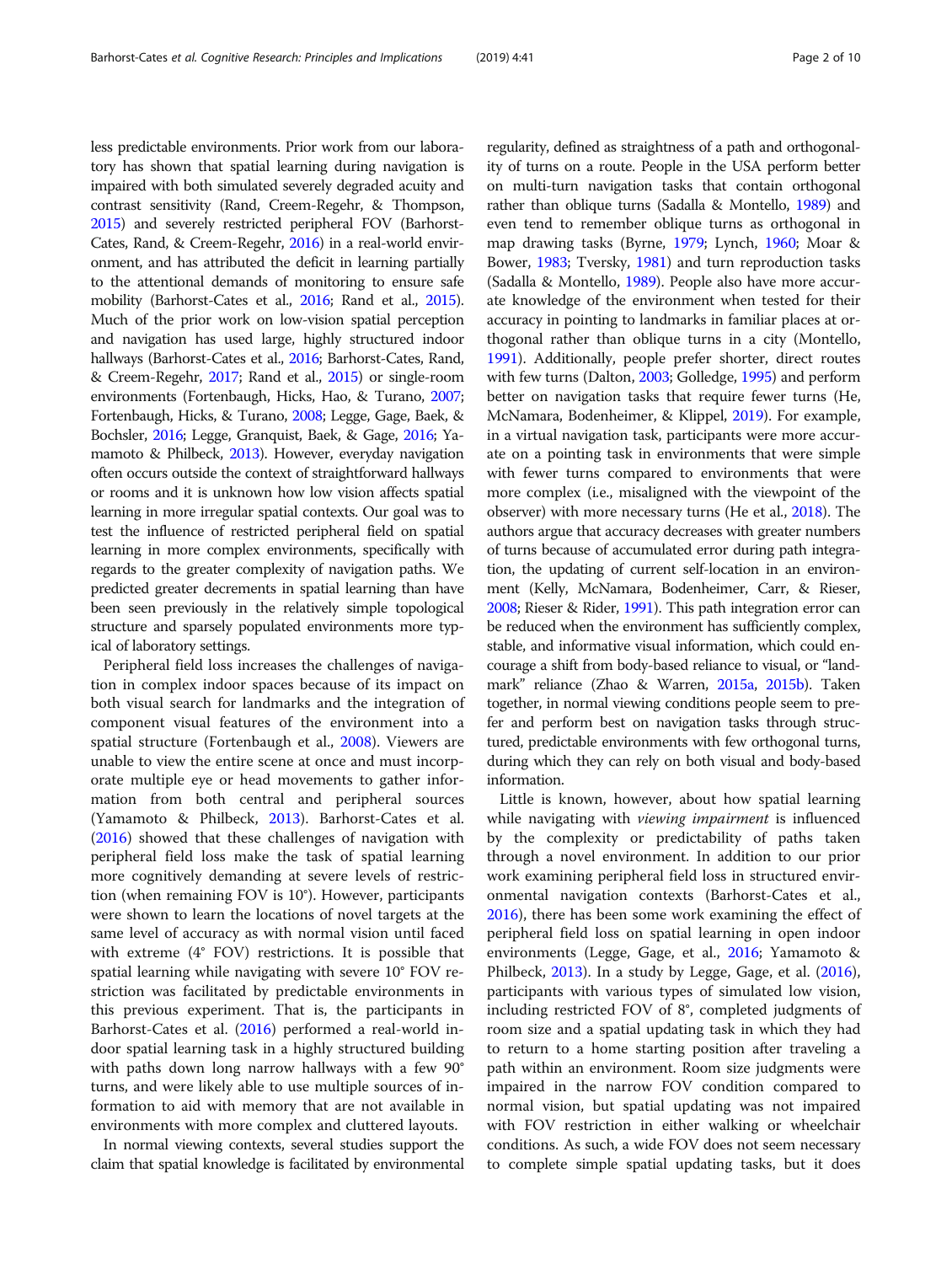affect other properties of environmental learning such as perceived scale of a room (Legge, Granquist, et al., [2016](#page-9-0)) and distance perception (Fortenbaugh et al., [2007,](#page-9-0) [2008\)](#page-9-0).

There are several factors that likely contribute to the functional complexity of an indoor environment, including structural components of the environment itself (Carlson, Hölscher, Shipley, & Dalton, [2010\)](#page-9-0). Museums are spaces that are often designed to be fairly unstructured in potential paths with purposeful dead-ends so that visitors can choose different routes through exhibits, interacting with the space in a dynamic way (Peponis, Dalton, Wineman, & Dalton, [2004\)](#page-9-0). At any given location in a museum (at least the museum used in the current study), there are many choices for possible routes that are typically visually connected. Peripheral field restriction inherently alters the ease of viewing connected spaces in the environment, which makes the study of the interaction of environmental structure and visual deficit even more relevant. Carlson et al. [\(2010](#page-9-0)) argue that complexity is defined as the interaction of these structural components of a space with the navigator's strategies/ abilities and mental representation of the environment. These strategies and representations likely change in those navigating with peripheral field loss, as they are challenged with additional demands both in integrating multiple views (Yamamoto & Philbeck, [2013](#page-9-0)) and maintaining safe mobility during locomotion (Barhorst-Cates et al., [2016\)](#page-9-0). In addition to the added challenges from layout complexity in any environment, the museum environment presents unique challenges related to obstacle avoidance and perceived risk. The potential for collisions with valuable art is likely to further increase attentional demands and impact spatial learning. Given our previous work demonstrating the role of mobility monitoring during navigation with low vision even in fairly obstacle-free environments, this higher mobility-risk context should also contribute to decrements in spatial learning.

Walking through a space, rather than stationary viewing, adds complexity to the task of navigating that can both facilitate and impair learning through different mechanisms. Movement facilitates spatial learning by allowing for automatic spatial updating of position and active encoding of spatial relations (Rieser, [1989\)](#page-9-0). In our prior work on peripheral field loss in navigation, we argue that the information provided by active locomotion through the hallways could be used for spatial learning of target locations and partially compensated for the loss of visual information. This is a potential explanation for the intact performance seen at a severely restricted FOV of 10° (Barhorst-Cates et al., [2016](#page-9-0)). However, active walking also comes at a cost when navigating with impaired vision by requiring additional attentional resources - a process termed "mobility monitoring" (Rand et al., [2015](#page-9-0)) - to maintain safety while walking (to avoid obstacles, maintain balance, etc.). Taken together, it is feasible to suggest that errors in perception of environmental scale combined with increased attentional demands may impair spatial learning ability. Attentional demands may arise due to both spatial integration of features across views and mobility monitoring with reduced FOV, especially in environments that are unpredictable in nature. Here, we incorporated paths with short segments and many turns in an attempt to increase the mobility monitoring demands and reduce the facilitative effects of the long hallways that may have aided spatial learning in Barhorst-Cates et al. ([2016](#page-9-0)). To our knowledge there is no study that has examined effects of restricted peripheral field on spatial learning in complex, indoor environments in this way.

The aim of the current study was to measure spatial learning performance with restricted FOV in a real-world, complex, indoor environment. We predicted that participants would make larger spatial learning errors when they learned paths with a simulated severe restriction of 10° FOV compared to learning paths with a mild restriction of 60° FOV. We also expected participants to have greater cognitive load while navigating with severe compared to mild restrictions. We predicted the spatial learning results to differ from those of Barhorst-Cates et al. [\(2016\)](#page-9-0) with the same FOV restriction that was conducted in a structured environment, arguing for the added difficulty of navigating in complex environments with FOV loss.

# Method

# **Participants**

Participants ( $n = 32$ , 23 women) were recruited from the University of Utah psychology department participant pool and received partial course credit for completing the study. The average age was  $23.8$  (SD = 8.6) with a range of 18–60 years. All participants gave written informed consent with procedures approved by the University of Utah Institutional Review Board. All participants had self-reported normal or corrected-to-normal vision and walked without impairment.

# **Materials**

Participants wore the same goggles as reported by Barhorst-Cates et al. [\(2016\)](#page-9-0), which restricted the peripheral FOV of the dominant eye, resulting in either severe (10°, referred to as narrow) or mild (60°, referred to as wide) remaining FOV. Fixed, peripheral-field occluders such as these cause problems with binocular viewing, because the region in which stereo fusion is possible is limited. As a result, we used monocular viewing with the dominant eye, and completely covered the non-dominant eye. The goggles were welding goggles with black cardstock paper covering the non-dominant eye and with the appropriate sized hole cut out on the side of the dominant eye (3 mm diameter for the narrow FOV and 42 mm diameter for the wide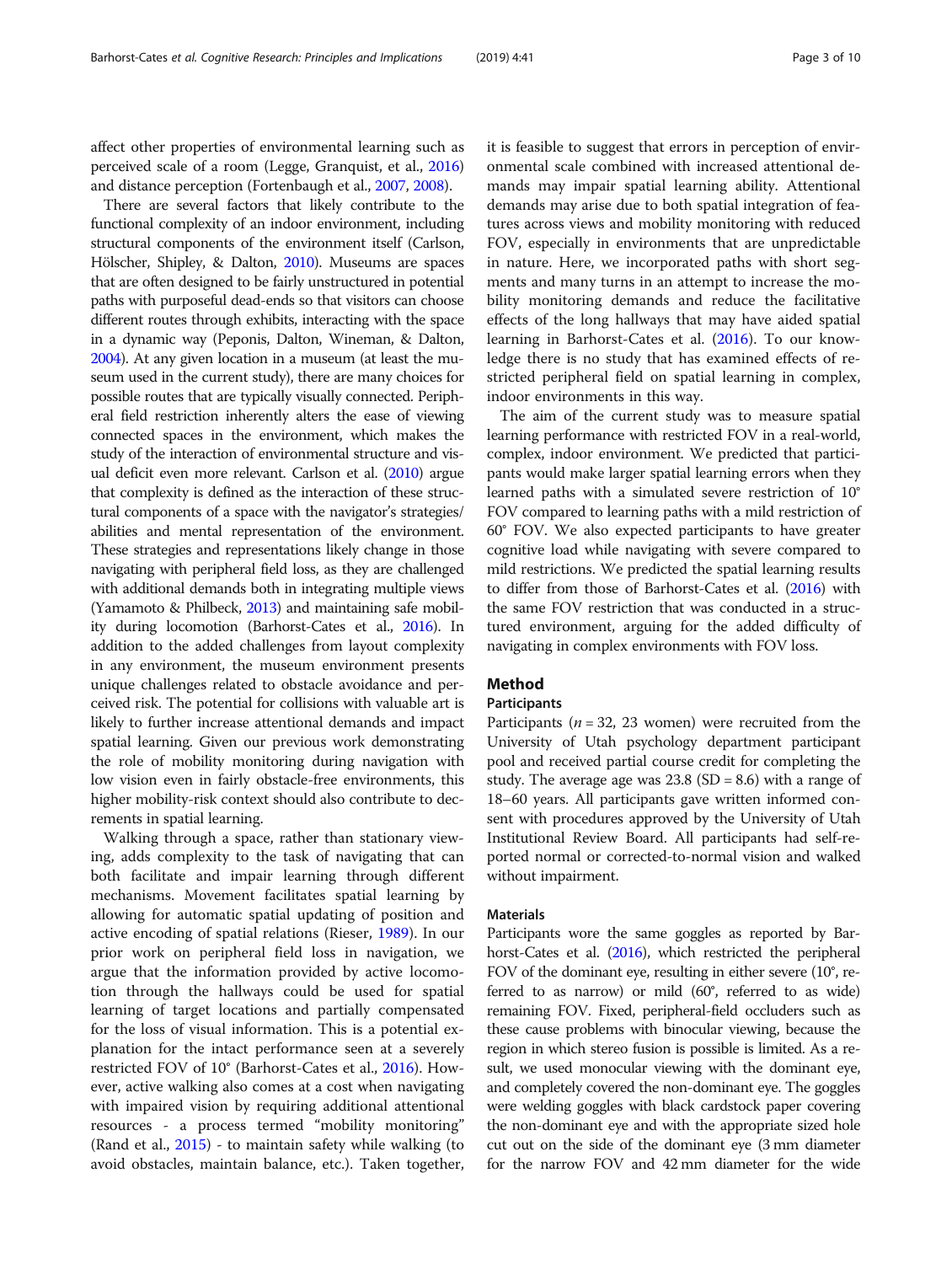FOV). They provide an average FOV of 11.14° (narrow FOV) and 67.9° (wide FOV) because of variability in head size and placement on the head (Barhorst-Cates et al., [2016\)](#page-9-0). Each participant wore both sets of goggles in the experiment.

# Procedure

Researchers met participants in the lobby of the Utah Museum of Fine Arts (UMFA) and participants filled out written consent and demographics forms. Then researchers explained the degree-quadrant pointing task (Philbeck, Sargent, Arthur, & Dopkins, [2008](#page-9-0)). Participants were instructed to stand in the center of a space and imagine four quadrants around them, front-left, front-right, back-left, and back-right. Each quadrant is divided into a range from 0 to 90°. For the front two quadrants, 0° is straight ahead and 90° is straight to the sides. For the back two quadrants, 90° is straight behind and 0° is straight to the sides. After the experimenter drew an overview of this degree-quadrant system, participants were asked to stand up and practice. The experimenter placed a pen at various points around the participant and asked him or her to point to the pen using the quadrant and degree system. Each participant practiced pointing to the pen at least once in each quadrant and practice was terminated once participants understood. Next, participants completed a dominant eye test to determine which goggles they would be using. Then experimenters explained the secondary auditory reaction time (RT) task. Participants were instructed to listen through headphones to a series of randomized beeps that occur every 1–6 s. Upon hearing a beep, participants were instructed to click a wireless mouse once as quickly as possible. Responses were recorded on a laptop carried by a second experimenter throughout the experiment.

Next, participants were led into the museum to begin practice trials. Participants practiced walking while wearing each type of restricted goggles and practiced responding to beeps while walking with the goggles. Throughout all practice and experimental paths, participants held onto the experimenter's arm to avoid collision with the art pieces. Participants completed two practice paths, one in each set of goggles, in which they were guided along a path with various turns by the experimenter and learned the location of two pieces of art. At the end of the path, participants pointed to the remembered location of the targets using the degree-quadrant system, as if they could point directly through the walls. Upon completion of the practice paths, participants were given the chance to ask any and all questions before being led to the start of the first experimental path. Each participant completed four experimental paths, which did not overlap with the practice paths, one on the first floor of the museum and three on the second floor. Vision condition alternated between

paths and was counterbalanced between participants, such that half of participants completed the paths in a widenarrow-wide-narrow order and the other half of participants completed the paths in a narrow-wide-narrow-wide order.

To quantify path complexity in this environment, we used our pre-determined paths and calculated the ratio of turns/total path distance. The direction of each target relative to the participant as it was encountered on the path is in parentheses following the target name. Path 1 had 15 turns and included three targets, a painting of a watermelon (right), a statue of a panther (left), and a painting of a railcar (right; see Fig. [1](#page-5-0)a). The turns/distance ratio was 0.25. Path 2 had 16 turns and included three targets: a figurine of a man with a mustache (left), a painting of the crucifixion (right), and a statue of a female figure (left; see Fig. [1b](#page-5-0)). The turns/distance ratio was 0.25. Path 3 had 18 turns and included three targets: an ancient book (right), a painting of a snowy day (left), and a painting of a woman in blue (right; see Fig. [1c](#page-5-0)). The turns/distance ratio was 0.28. Finally, path 4 had 16 turns and included three targets: an electronic television monitor playing an art video (right), a large folding wall (left), and a statue of a large man (right; see Fig. [1d](#page-5-0)). The turns/distance ratio was 0.22. No path intersected with any other path and paths had an average length of 63.4 m, taking about 3 min to walk. As a comparison, the paths used in Barhorst-Cates et al. [\(2016\)](#page-9-0) with sparse hallways had four or five turns with turns/distance ratios of 0.03, 0.03, 0.05, and 0.04. An independent samples  $t$  test confirmed that the paths in the UMFA had a significantly higher ratio of turns for total distance (mean  $(M) = 0.25$ , SD = 0.03,  $t = 16.16$ ,  $p < .001$ ) compared to the paths in our prior study  $(M = 0.04, SD =$ 0.01). At the end of each path, participants pointed to the location of the remembered targets in a random order as prompted by the experimenter. They then completed 1 min of the listening task alone to establish baseline RT performance before being led to the beginning of the next path. Participants were asked to close their eyes to ensure that they did not view the upcoming path in advance. Experimenters then guided the participant to the start of the next path with the participant's eyes closed. After participants completed all 4 paths, they were led back into the lobby of the museum and filled out the Santa Barbara Sense of Direction scale (SBSOD; Hegarty, Richardson, Montello, Lovelace, & Subbiah, [2002\)](#page-9-0). They were then debriefed, thanked, and dismissed.

# Results

Pointing error (unsigned) was calculated as the absolute value of the difference between the participant's response pointing direction and the correct pointing direction. An average pointing error was calculated for each individual for each vision condition (two paths each in wide and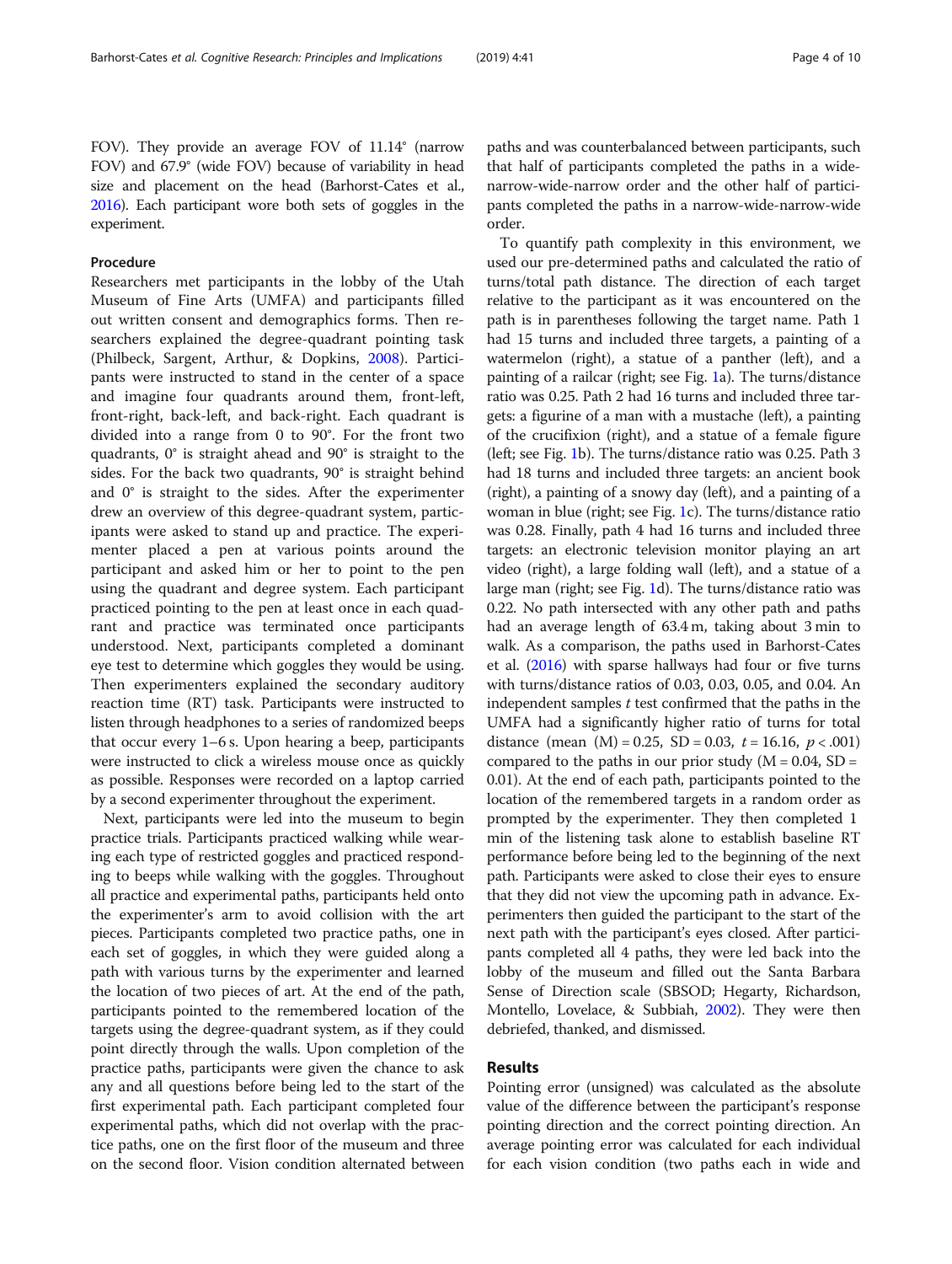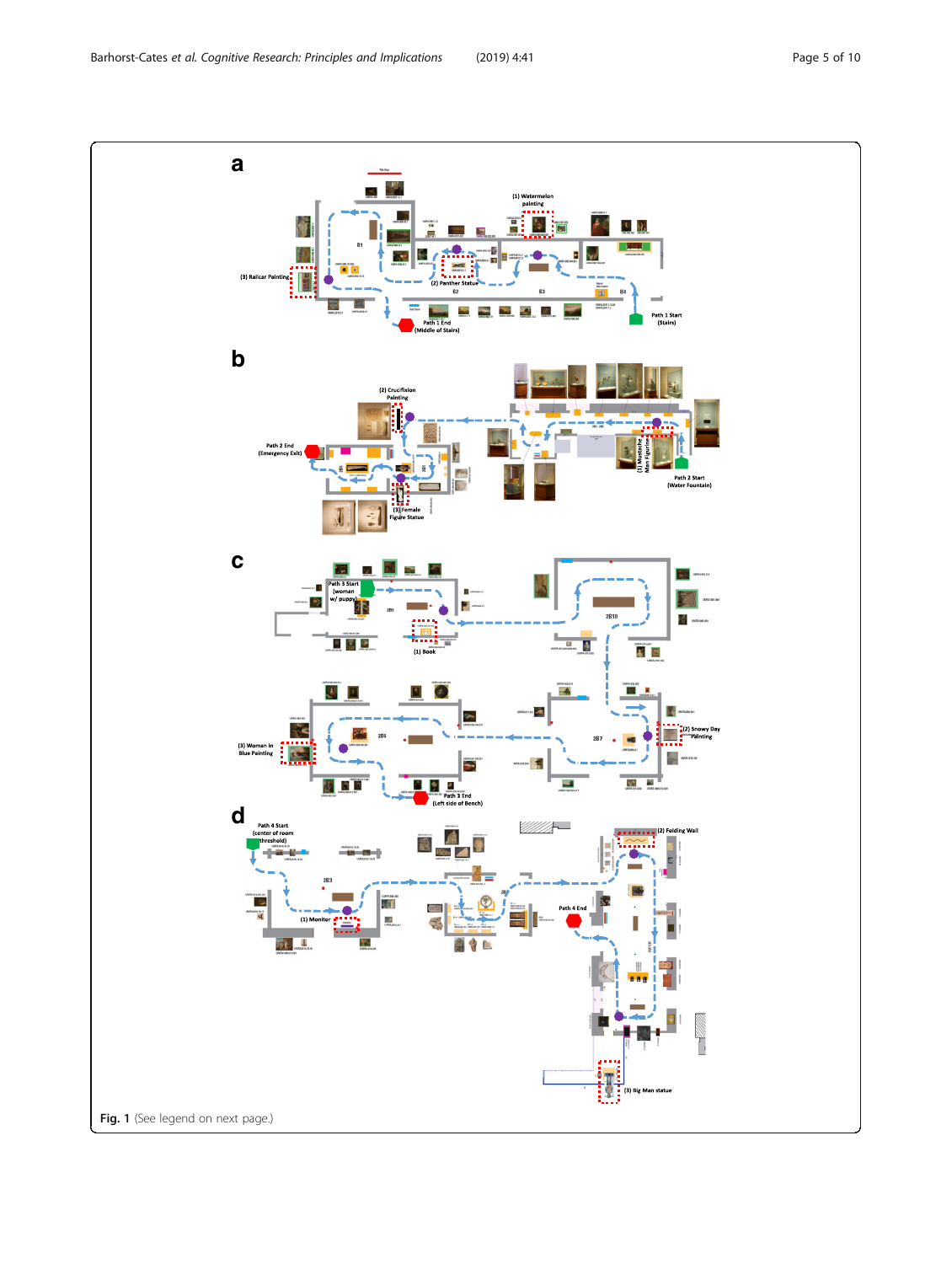# <span id="page-5-0"></span>(See figure on previous page.)

Fig. 1 a Path 1 from the Utah Museum of Fine Arts. Participants were quided along and stopped at each of the three target art pieces - the watermelon painting, panther statue, and railcar painting. They pointed to each target from the end of path 1 during recall. Each path was similarly complex with many turns into alcoves. Rather than turning sharply right or left, the paths necessitated smoother curved turns. At any point along the path, the possible choices for routes varied (i.e., to go straight, turn right into an alcove, go straight then turn right and circle back around an alcove, etc.), which made the paths less predictable and structured in nature. **b** Path 2 from the Utah Museum of Fine Arts. c Path 3 from the Utah Museum of Fine Arts. d Path 4 from the Utah Museum of Fine Arts

narrow FOV with three targets per path resulting in six pointing responses constituting the average per vision condition). Two outliers with average pointing error greater than 3 SD above the mean were identified (one for the wide condition, one for the narrow condition). These participants were removed from the following analyses. We ran a 2 (Vision Condition: Narrow vs. Wide) × 2 (Vision Order: Narrow First vs. Wide First) repeated measures analysis of variance (ANOVA) with vision condition manipulated within subjects and vision order manipulated between subjects and pointing error as the outcome variable. We found a significant main effect of vision condition  $F(1,28) = 4.23$ ,  $p < .05$ ,  $\eta_p^2 = 0.13$  with significantly higher pointing error in the parrow EOV condition  $(M - 27.1 \text{ SF} - 2.50)$  compared the narrow FOV condition  $(M = 27.1, SE = 2.50)$  compared to the wide FOV condition  $(M = 20.73, SE = 1.82)$  (See Fig. 2). There was no main effect of vision order  $(p > .9)$ and no vision condition X vision order interaction  $(p > .6)$ . The pointing error results are in contrast to the findings of Barhorst-Cates et al. [\(2016\)](#page-9-0) in which the same FOV manipulation and paradigm were used but in a sparsely populated building with paths along long hallways with few degree turns, and which did not find a detriment in pointing accuracy when comparing  $10^{\circ}$  narrow FOV (M = 20.75) to wide FOV  $(M = 19.74)$ .

We ran the same 2 (Vision Condition: Narrow vs. Wide) × 2 (Vision Order: Narrow First vs. Wide First) repeated measures ANOVA with average RT as the outcome variable.

A slower RT implies greater cognitive load (Verwey & Veltman, [1996\)](#page-9-0). We observed a significant main effect of vision condition,  $F(1,28) = 7.78$ ,  $p < .01$ ,  $\eta_p^2 = 0.22$ , such that participants were significantly slower to resuch that participants were significantly slower to respond in the narrow FOV condition  $(M = 0.61, SE =$ 0.02) compared to the wide FOV condition  $(M = 0.59,$  $SE = 0.02$ ). There was no main effect of vision order  $(p > .09)$  but there was a significant vision condition X vision order interaction  $F(1,28) = 8.54$ ,  $p < .01$ ,  $\eta_p^2 = 0.23$ . Post-boc paired t test demonstrated that the ef-0.23. Post-hoc paired  $t$  test demonstrated that the effect was driven by those who completed the narrow FOV condition first. Those who completed the narrow condition first had faster responses  $(t = -5.11,$  $p < .001$ ) in wide (M = 0.61, SE = 0.03) versus narrow  $(M = 0.65, SE = 0.03)$  FOV. Those who completed the wide condition first did not exhibit a significant difference  $(t = 0.08, p > .9)$  between wide  $(M = 0.57, SE =$ 0.03) and narrow  $(M = 0.57, SE = 0.03) RT$ , suggesting experience first with the wide FOV may have reduced the impact on cognitive load with the subsequent narrow FOV.

Score on the SBOD scale was significantly negatively correlated with narrow FOV pointing error  $(r = -.56, )$  $p < .01$ ) but was not correlated with wide FOV pointing error ( $r = -.23$ ,  $p > .2$ ). This suggests that a person's selfreported sense of direction predicts their pointing accuracy in conditions of severe visual restriction, but it may

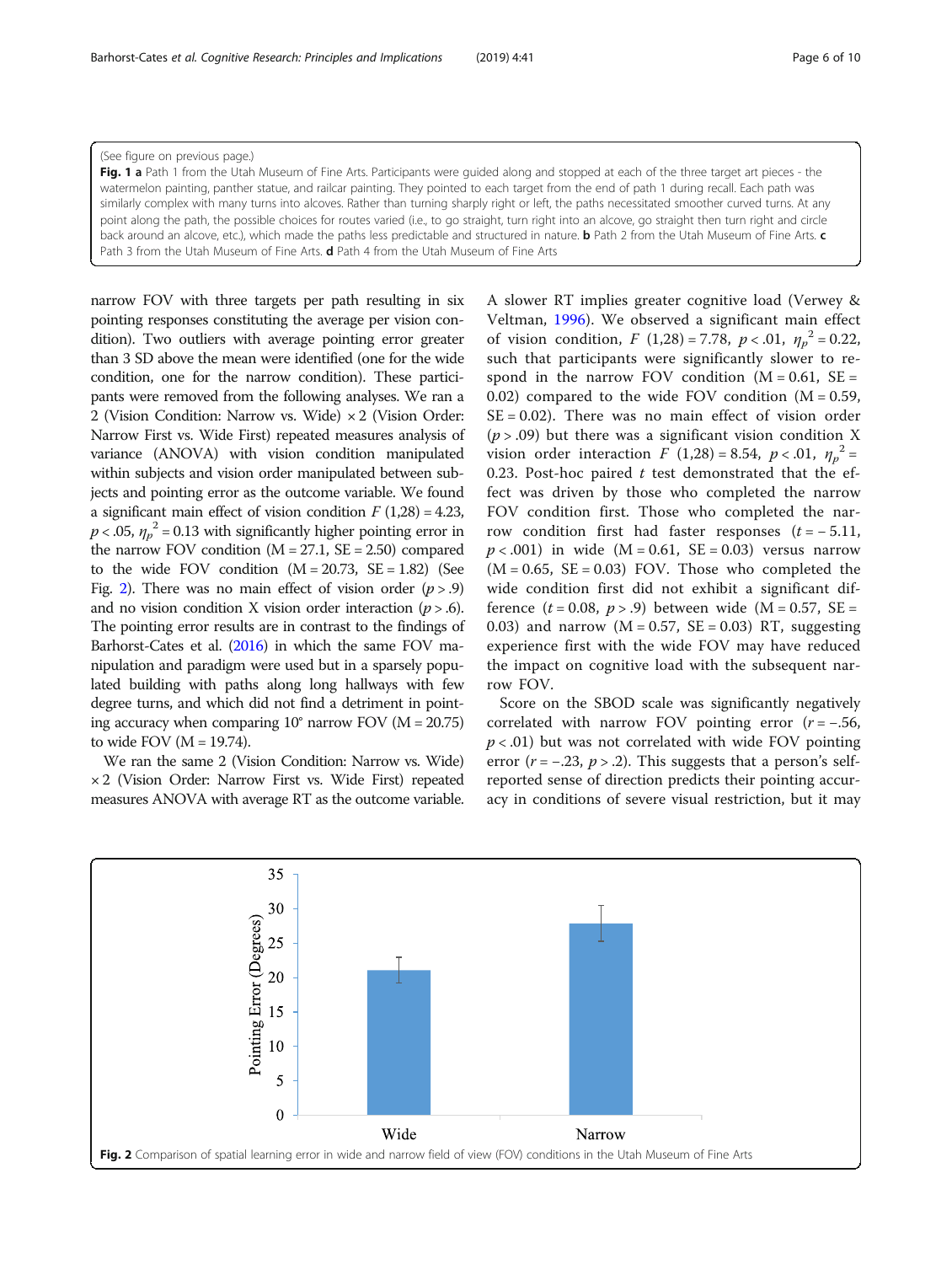not be indicative of performance when vision is less restricted.

# **Discussion**

Our aim was to use a naturalistic museum setting to test the influence of severe peripheral field restriction on spatial learning while navigating. This approach stands in contrast to much of the previous work examining low-vision mobility and navigation, which has used regular hallway environments that are not always representative of the complexity of real-world navigational challenges. Previous work in structured hallways suggests that while navigating through a novel space by people with visual impairment is cognitively demanding, spatial learning may be supplemented by the additional body-based cues associated with walking and turning in regular and predictable ways (Barhorst-Cates et al., [2016\)](#page-9-0). In the current study, participants completed a spatial learning task in an art museum wearing goggles that simulated severe peripheral field restriction (10° FOV) compared to completing the task with mild FOV restriction (60° FOV). We found support for our predictions that spatial memory errors (revealed by pointing to remembered landmarks) and cognitive load would increase in the narrow compared to the wide FOV condition. We argue that the presence of a spatial learning deficit in the current experiment with this level of FOV restriction, unlike Barhorst-Cates et al. [\(2016\)](#page-9-0), is influenced by the context of the environment and complexity of the required navigational paths.

The increase in spatial memory error seen in the narrow versus wide FOV condition in the museum context may have been due to a combination of visual, motor, and attentional influences on learning, related to the museum path structure. The visual components of navigating with field loss make the task more visually demanding, recruiting more head/eye movements to integrate reduced views of the scene. Additionally, the information provided by physical movement may be less helpful to rely on than in simpler environments, which would have a greater detrimental effect when visual information is reduced. Finally, attentional demands on a navigator are increased both because of the need to integrate segments of a route with less distinct sub-pieces, and because of increased need for monitoring one's own mobility with low vision. We discuss each of these factors in the following sections.

First, spatial learning with FOV restricted to 10° may be significantly impaired in the museum space because the environment cannot be viewed all at once. In more typically studied hallway or stationary-viewing environments, viewing with peripheral field loss requires increased head rotation and integration of multiple views, which results in worse performance (Barhorst-Cates et al., [2016;](#page-9-0) Fortenbaugh et al., [2007](#page-9-0); Yamamoto & Philbeck, [2013\)](#page-9-0). We suggest that navigation in a museum further increases these visual demands because of the open nature of the

environment, affecting the overall intelligibility, or mutual visibility (Hillier, [2006\)](#page-9-0), of the space. In other research in complex, open environments, Hölscher, Brösamle, and Vrachliotis ([2012](#page-9-0)) found that spaces with insufficient access to visual information across the space and unexpected navigational features, such as dead-ends or unexpected staircases, negatively impaired navigation ability. In a library wayfinding task, Li and Klippel ([2016](#page-9-0)) also show that visual accessibility is a vital component of the "environmental legibility" of a space, arguing that visual information can facilitate spatial knowledge even in complex spaces. While the current study focused specifically on path-complexity spatial learning with restricted FOV, other features of the complex museum environment such as intelligibility likely also increase navigation demands in low vision. Quantifiable measures of visibility should be incorporated into future research and in the design of navigation aids for the visually impaired. It may also be that distances traveled were perceived incorrectly or inconsistently along different path segments due to the reduced FOV effects on perceived self-motion, as has been seen with reduced acuity and contrast sensitivity (Rand, Barhorst-Cates, Kiris, Thompson, & Creem-Regehr, [2018\)](#page-9-0), contributing to overall error in memory for spatial layout. These vision-related components of navigation were not the primary aim of the current study, but should be tested in future research by analyzing visibility in test buildings, measuring head/eye movements, and testing distance perception.

In order to view art pieces in a museum, people take circuitous routes that incorporate many turns and lead viewers along short individual paths into purposeful dead-ends (Peponis et al., [2004\)](#page-9-0), increasing demands for learning and memory. In this study we attempted to mimic natural museum behavior by including many turns that moved in and out of alcoves and around obstacles such as benches and art pieces in the center of the room. The paths in this experiment had many turns that were not all orthogonal, with several possible directions to move at any given time. This increased task difficulty by (1) providing less predictable route choices and (2) reducing the distinctiveness of decision points along the route. This may affect both the encoding and recall components of the task due to well-known decrements in cognitive map formation in complex environments (Byrne, [1979;](#page-9-0) Lynch, [1960](#page-9-0); Moar & Bower, [1983](#page-9-0); Tversky, [1981\)](#page-9-0) as well as consequences arising from selfmotion information through complex environments. While encoding the natural museum routes, a navigator may not be able to make accurate predictions of upcoming turns while learning, and turns are rarely orthogonal right or left turns. If a navigator used a strategy of remembering key turns along a route, having more turns to remember would inherently create more conflict in memory. Those non-orthogonal turns that are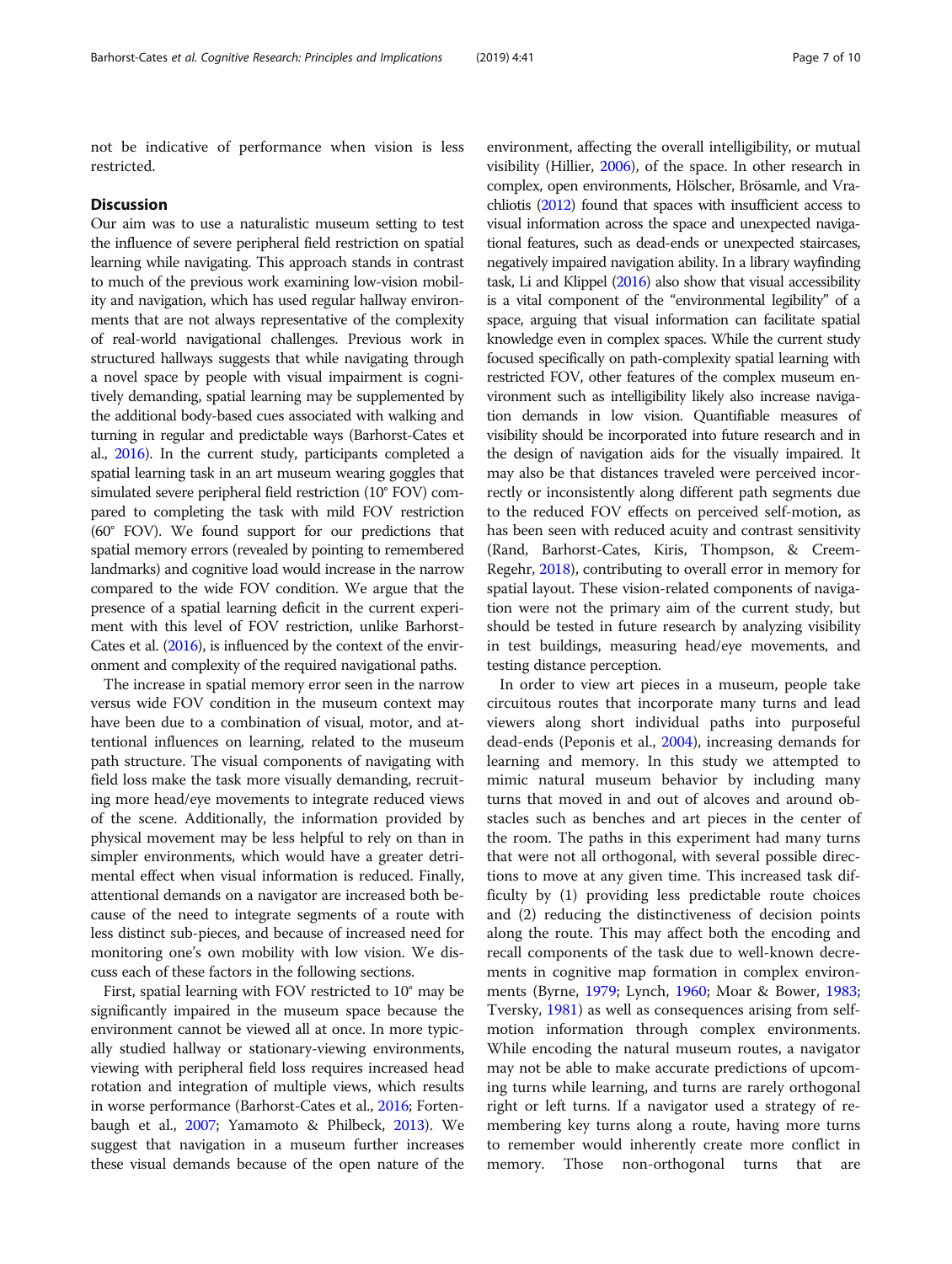remembered might also be distorted in their representation in memory as either straight (Dalton, [2003](#page-9-0)) or orthogonal (Sadalla & Montello, [1989](#page-9-0)), as shown in prior work. In addition, while self-motion information from turns provides supplemental information for spatial learning with low vision in relatively simple environments, this information may not be as useful in the museum environment because of the need to associate target locations with one of many possible turns, as well as the increased error in path integration associated with those turns (Rieser & Rider, [1991\)](#page-9-0). The body-based information from turns likely interacts with the lack of complete visual information in a way that amplifies spatial memory error. Zhao and Warren [\(2015b](#page-9-0)) discuss the reliability of different types of cues (visual and bodybased) while navigating and argue that people shift between relying mostly on path integration (body-based cues) and mostly on visual or landmark cues depending on how reliable the visual cues are. In the case of severely restricted peripheral vision, visual cues may be less reliable or at least less detectable, which might encourage a shift to rely on body-based cues. In the museum context with many turns, this forced reliance on body-based cues may exacerbate spatial learning error due to memory conflict and accumulated path integration error. Taken together, the increased demands for learning and memory and the decreased reliability of body-based cues could explain the greater deficit in spatial memory under severely restricted viewing conditions in the museum compared to the structured hallway building.

Last, the path complexity in the environment even further increases the mobility monitoring demands that have been shown to detract from spatial learning (Rand et al., [2015\)](#page-9-0). Mobility hazards could include turns, during which balance must be shifted and the body oriented in a new direction, obstacle avoidance - particularly avoidance of valuable pieces of art - and perceived changes in flooring that could affect balance or gait stability. Shorter stretches of walking could pose more threats to gait stability, as a walker would have less time to adjust and perform stable gait movements. In the museum environment, the greater number of turns that are less orthogonal in nature and the added difficulty of avoiding obstacles such as benches and centrally located art pieces all combine to create greater mobility monitoring demands compared to more structured buildings. Of note, participants were holding onto the arm of the experimenter throughout each path to minimize accidental touching of the art pieces, so in this case mobility monitoring demands were already minimized as compared to walking alone (see Rand et al., [2015\)](#page-9-0). Even so, our RT dual-task measure showed increased cognitive load with the narrow compared to the wide FOV. It would be interesting in future research to examine the effects of FOV restriction on navigating with full mobility monitoring demands (i.e., without a guide) in a museum-like environment. In the current study, path complexity and target value were confounded (i.e., the museum paths all contained valuable, breakable art pieces and artifacts whereas in our prior study the targets were normal building items). It would be interesting in future research to test for the effect of valuable obstacles specifically, by testing within-subjects performance differences on similarly complex paths with non-breakable and highly valuable objects.

There are other factors that could contribute to the detriment we observed in the museum, such as building novelty or the presence of a greater number of interesting distractors. We asked participants to report their level of familiarity with the building on a scale from 1 to 7, and 87.5% of participants reported a score of 6–7, indicating little familiarity, similar to the 91.4% of participants who reported a score of 6–7 for familiarity with the building in Barhorst-Cates et al. ([2016\)](#page-9-0). While the potential distractors in the art museum were likely more visually appealing than those in the structured building in earlier experiments, both included the distractors that are present in a real-world university campus building in terms of people walking around, posters, advertisements, windows, and art pieces on the walls that might draw attention, etc. In an attempt to address the possible difference in the number of people present in the hallways between buildings, we purposefully scheduled the experiments at the museum to be on the days and times when large tours did not visit, so the number of people walking around in both buildings was roughly similar. Auditory distractions were also present in both cases, but markedly less so at the museum, making it the more optimal environment in that sense.

# Limitations and future directions

Our results could be explained by various influences on learning - visual, motor, attentional - that we believe all combine to create the unique, demanding task of realworld navigation. However, we cannot claim that any of these three factors alone contribute to spatial memory error in navigation with restricted peripheral field. The relative contribution of each of these factors should be systematically studied in future research by, for instance, measuring head movements to examine visual encoding behaviors or manipulating paths with more or less turns to examine the impact of turn number specifically. Admittedly, testing navigation in a complex real-world space leaves open multiple possibilities for interpretation of the factors that influence impaired spatial learning with severely restricted peripheral field. In addition to differences in environmental complexity and path complexity as compared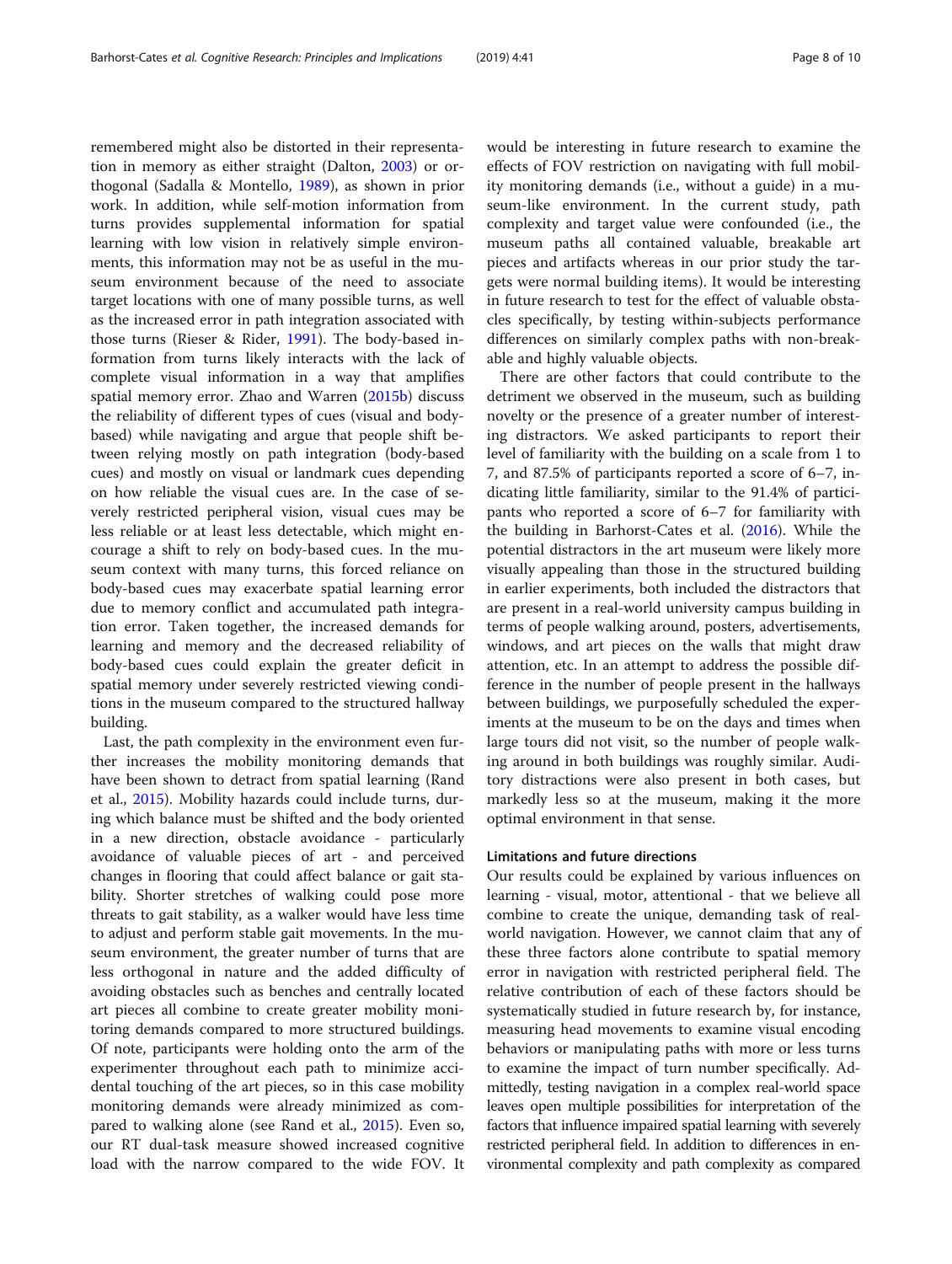to our previous work, the museum context introduced additional mobility challenges with increased chance of collision with valuable art. In order to tease apart effects of environmental complexity versus path complexity, future research could design more or less complex paths in both visually simple and visually complex environments using systematic space syntax analyses to assess visual complexity. Future research could also manipulate the mobility demands of navigating and the contribution of body-based cues for movement in this context by having participants locomote in a wheelchair. While there are some limitations and challenges in experimental control that are inherent in naturalistic environments, our results provide initial insights into the interaction between environmental complexity and visual restrictions in spatial learning while navigating.

Our study was motivated by the navigational challenges faced by those with visual impairment and the overarching goal of our National Institutes of Health (NIH)-funded Designing Visually Accessible Spaces project to enhance visual accessibility - the use of vision for perception of spatial layout and safe and efficient travel through spaces. A limitation is that we used simulated restricted peripheral vision to control for the amount of vision loss in this experiment. Given the challenges in accurately controlling field of view in the real world and issues with stereo fusion if viewing with two eyes, we chose to allow restricted viewing in only the dominant eye. In the clinical low-vision setting, vision loss ranges widely from person to person and often includes combinations of field loss and severely degraded acuity and contrast sensitivity at varying parts of the field-of-view, and reliance on eye movements and other strategies developed to compensate for vision loss. As such, the extent to which these simulations accurately represent people with real-world low vision is unknown. However some prior research comparing both simulated and patients with clinical low vision has identified similar effects on spatial learning (Fortenbaugh et al., [2008](#page-9-0); Legge, Granquist, et al., [2016\)](#page-9-0). Studies by Fortenbaugh and colleagues showed that both simulated and real peripheral field loss led to an underestimation of remembered distance to target locations after walking a pre-determined route in a virtual environment, and that these errors increased with decreasing FOV. However, those with real peripheral field loss also showed some differences in eye movements and fixations. Studying navigation abilities of patients with clinical low vision with field loss in variable environments is an area in much need of future research.

Beyond the low-vision motivation, our results also contribute to more broad understanding of both the role of the peripheral visual field and demands on attention for spatial learning while navigating in indoor environments. While there have been a number of studies on

the influence of restricted FOV on distance perception and mobility tasks (Creem-Regehr, Willemsen, Gooch, & Thompson, [2005;](#page-9-0) Fortenbaugh et al., [2007;](#page-9-0) Pelli, [1987](#page-9-0); Wu, Ooi, & He, [2004\)](#page-9-0), there is limited work on largerscale navigation under restricted FOV conditions. Findings in this area are especially relevant to applications using augmented reality (AR) where graphical cues can augment real spaces and potentially facilitate navigation, but the FOV of displays still remains very restricted (e.g., the state-of-the-art Microsoft Hololens has a  $30 \times 17^{\circ}$ FOV). Our findings suggest that the reduced FOV may be more detrimental with complex paths or risky navigation contexts. In addition, our results supporting effects of limited attentional resources on spatial learning can be generalized beyond the specific FOV manipulation to other contexts where mobility monitoring demands are high, such as with older adults (Barhorst-Cates et al., [2017](#page-9-0); Schellenbach, Lövdén, Verrel, Krüger, & Lindenberger, [2010](#page-9-0)) or other visually impoverished environments. Finally, we hope to be able to use the current findings identifying challenges due to path complexity to inform the development of assistive devices that could compensate for increasing attentional demands. For example, the demands of integrating multiple views could be reduced by providing auditory information about visual context outside of the field of view, or additional multisensory cues could be provided to link physical turns with salient landmarks.

# Conclusion

In conclusion, these results show that severely restricted peripheral visual field is detrimental to learning of complex paths through largely unstructured indoor environments. Furthermore, the attentional demands of navigating through environments with severe FOV restriction are greater than those raised by navigating with a mild restriction. In comparison with prior work, this suggests that the structure of the environment and complexity of paths affect spatial learning ability with impaired vision, with advantages seen in more regular and predictable environments. However, people with low vision must navigate through a variety of environment types that range in terms of structure, such as medical centers, entertainment venues, campus buildings, and open outdoor environments. Understanding the differential effects of environment type and the paths needed to traverse those environments on spatial learning ability with reduced visual information is important, to inform the design of potential navigational aids that could be used in varying settings.

# Abbreviations

FOV: Field of view; MEB: Merrill Engineering Building; RT: Reaction time; UMFA: Utah Museum of Fine Arts

#### Acknowledgements

We would like to thank the Utah Museum of Fine Arts for their generosity in allowing us to use the museum for this experiment and for working with us